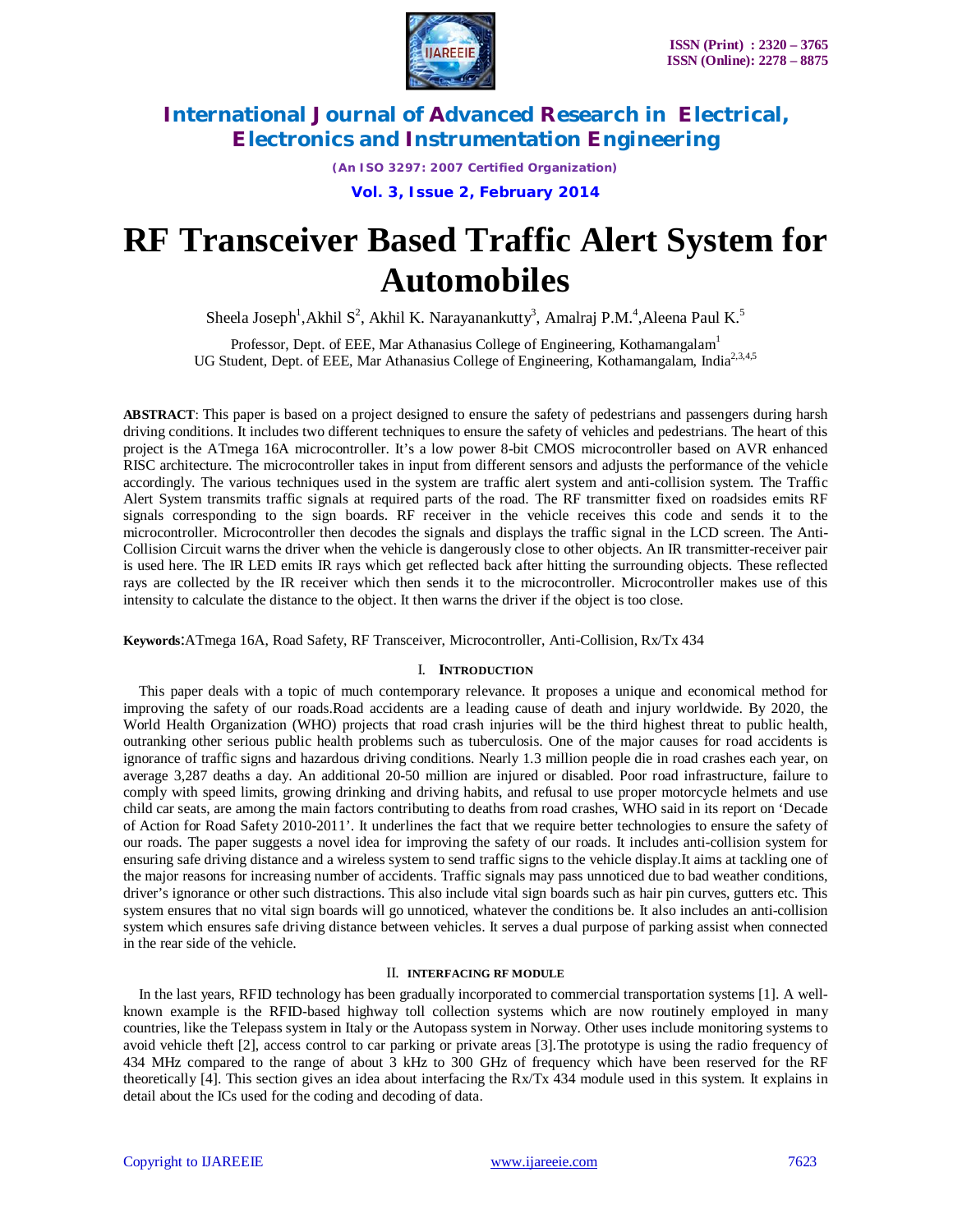

*(An ISO 3297: 2007 Certified Organization)*

**Vol. 3, Issue 2, February 2014**

#### *A. RF Module*

The RF module, as the name suggests, operates at Radio Frequency. In this RF system, the digital data is represented as variations in the amplitude of carrier wave. This kind of modulation is known as Amplitude Shift Keying (ASK). Transmission through RF is better than IR (infrared) because of many reasons [5]. Firstly, signals through RF can travel through larger distances making it suitable for long range applications. Also, while IR mostly operates in line-of-sight mode, RF signals can travel even when there is an obstruction between transmitter & receiver. Next, RF transmission is more strong and reliable than IR transmission. RF communication uses a specific frequency unlike IR signals which are affected by other IR emitting sources.

The RF module comprises of an RF Transmitter and an RF Receiver. The transmitter/receiver (Tx/Rx) pair operates at a frequency of 434 MHz. An RF transmitter receives serial data and transmits it wirelessly through RF through its antenna connected at pin4. The transmission occurs at the rate of 1Kbps - 10Kbps.The transmitted data is received by an RF receiver operating at the same frequency as that of the transmitter. The RF module is often used along with a pair of encoder/decoder [6]. The encoder is used for encoding parallel data for transmission feed while reception is decoded by a decoder. HT12E-HT12D, HT640-HT648, etc. are some commonly used encoder/decoder pair ICs. The pin diagram [8] of the module is shown in Fig. 1.



Fig. 1 Pin diagram of RF module

#### *B. Encoder IC HT 12E*

The 212 encoders are a series of CMOS LSIs for remote control system applications [9]. They are capable of encoding information which consists of N address bits and 12\_N data bits. Each address/ data input can be set to one of the two logic states. The programmed addresses/data are transmitted together with the header bits via an RF or an infrared transmission medium upon receipt of a trigger signal. The capability to select a TE trigger on the HT12E or a DATA trigger on the HT12A further enhances the application flexibility of the 212 series of encoders. The HT12A additionally provides a 38 kHz carrier for infrared systems.

The 212 series of encoders begin a 4-word transmission cycle upon receipt of a transmission enable signal. This cycle will repeat itself as long as the transmission enable (TE or D8~D11) is held low. Once the transmission enables returns high the encoder output completes its final cycle and then stops. The address pins A0-A7 are used to ensure that the data reaches the intended receivers only. But in this case, the address pins A0-A7 are simply grounded.

#### *C. Decoder IC HT 12D*

The 212 decoders are a series of CMOS LSIs for remote control system applications [10]. They are paired with Holtek's 212 series of encoders. For proper operation, a pair of encoder/decoder with the same number of addresses and data format should be chosen. The decoders receive serial addresses and data from a programmed 212 series of encoders that are transmitted by a carrier using an RF or an IR transmission medium. They compare the serial input data three times continuously with their local addresses. If no error or unmatched codes are found, the input data codes are decoded and then transferred to the output pins. The VT pin also goes high to indicate a valid transmission. The 212 series of decoders are capable of decoding information that consists of N bits of address and 12\_N bits of data. Of this series, the HT12D is arranged to provide 8 address bits and 4 data bits, and HT12F is used to decode 12 bits of address information.

The 212 series of decoders provides various combinations of addresses and data pins in different packages so as to pair with the 212 series of encoders. The decoders receive data that are transmitted by an encoder and interpret the first N bits of code period as addresses and the last 12\_N bits as data, where N is the address code number. A signal on the DIN pin activates the oscillator which in turn decodes the incoming address and data. The decoders will then check the received address three times continuously. If the received address codes all match the contents of the decoder's local address, the 12\_N bits of data are decoded to activate the output pins and the VT pin is set high to indicate a valid

#### Copyright to IJAREEIE www.ijareeie.com 7624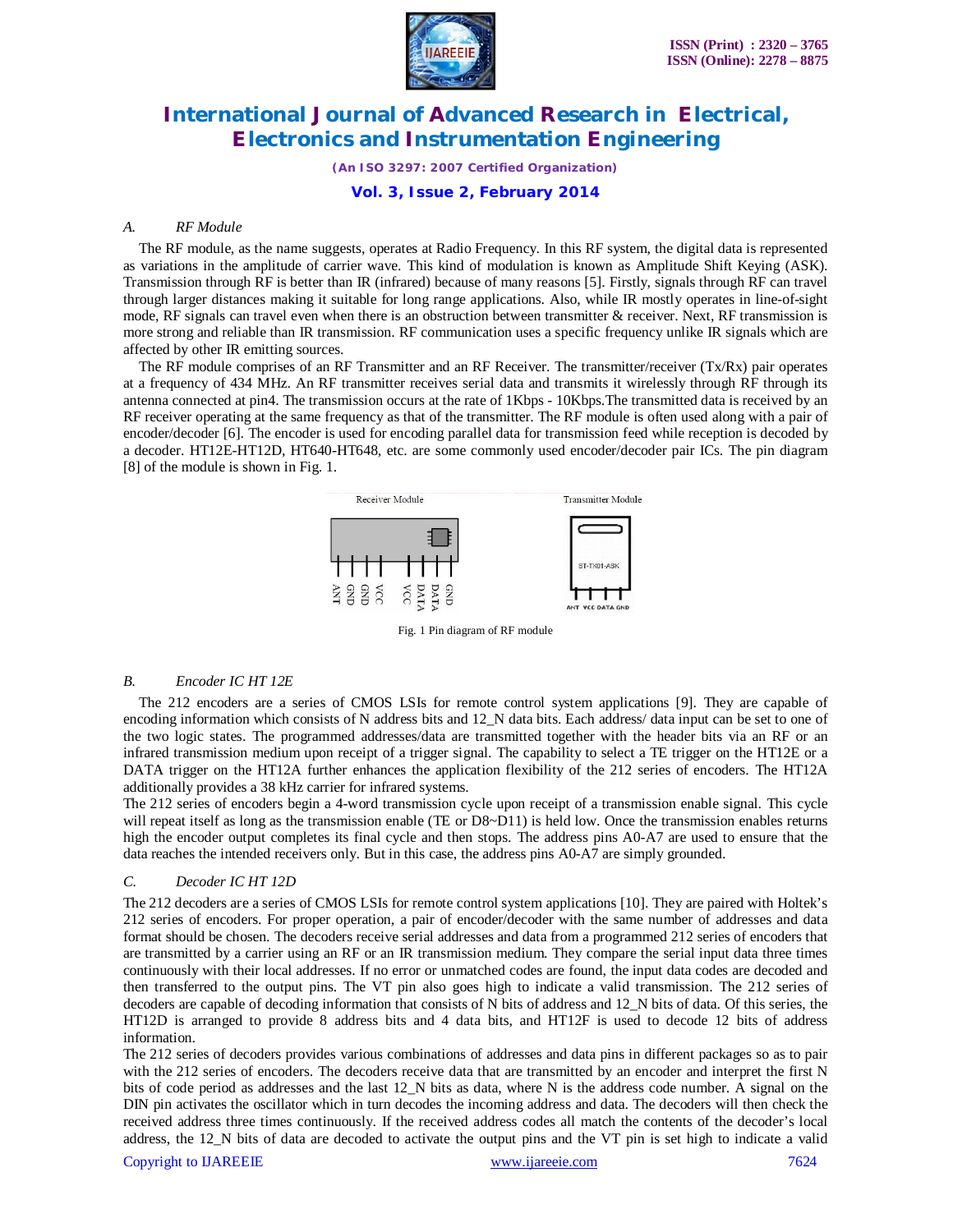

#### *(An ISO 3297: 2007 Certified Organization)*

#### **Vol. 3, Issue 2, February 2014**

transmission. This will last unless the address code is incorrect or no signal is received. The output of the VT pin is high only when the transmission is valid. Otherwise it is always low. These decoder ICs have a wide range of operating voltages ranging from 2.4V to 12V. Low power and high noise immunity CMOS technology is used. The received codes are checked three times to ensure error-free reception. They find applications in burglar alarm systems, smoke and fire alarm systems, car door controllers etc.

#### III. **CIRCUIT DIAGRAMS AND OPERATION**

One of the major advantages of this system is its simple circuit and working principle. The circuit is divided into two parts. First one is the microcontroller section which is kept inside the automobiles and second is the RF transmitter section kept on roadsides. Both of them are discussed in detail in coming sections.

#### A. *Anti-collision System*

This arrangement serves mainly two purposes. It helps the driver to park the vehicle without bumping into other vehicles or corridors. It also warns the driver when an automobile is dangerously close to his vehicle during a drive.



Fig. 2 Circuit diagram for RF receiver section

This circuit uses matched IR transmitter-receiver pair to accurately measure the clearance distance in front of the vehicle. The IR rays emitted by the IR LED hit the target and get reflected back to the receiver. This cause a current flow in the receiver circuit proportionate to the intensity of incident IR rays. A series resistance connected in series with the receiver converts this current flow to an equivalent voltage drop. So the more nearer the object is, greater will be the intensity of incident IR rays and thus the voltage drop. So in effect, the IR transceiver module coverts the clearance distance to an equivalent voltage drop. The drop across the series resistance is fed to the third ADC pin of ATmega 16A. The microcontroller converts this analog value to an equivalent digital signal. By suitable calibration, this will provide the accurate clearance in front of the vehicle and this clearance is displayed in the LCD screen continuously. The system is configured in such a way that whenever this distance goes below a predefined value, audible and visualwarnings are produced. The circuit of receiver module that should be kept inside the automobiles is given in Fig. 2. It consists of the microcontroller ATmega 16A, IR transceiver, LCD screen, decoder IC and the RF receiver.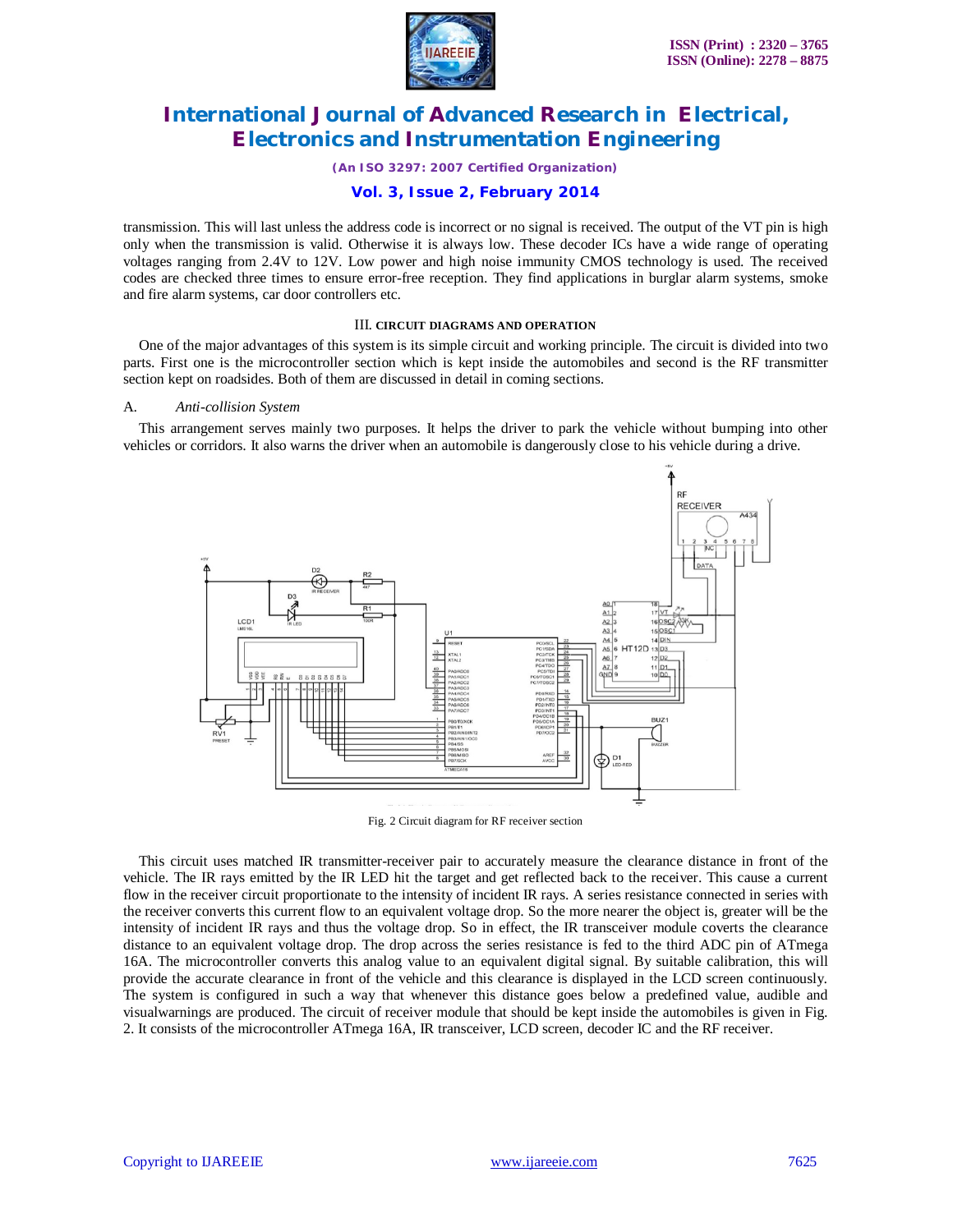

*(An ISO 3297: 2007 Certified Organization)*

**Vol. 3, Issue 2, February 2014**



Fig. 3 Circuit diagram for RF transmitter section

The major advantage of this system is that the receiver section has no connection with the internal circuitry of the vehicle. Hence it can be integrated onto any of the existing vehicles without any modifications to the vehicle. This makes the system highly adaptable. Apart from the receiver section mounted on the vehicle, the circuit has a transmitter section which has to be placed near roadsides.

#### B. *Traffic Alert System*

The core of this system is an RF module. RF transmitters are placed besides traffic sign boards. They transmit data code serially to the receiver placed inside the vehicles which then get passed onto the microcontroller where it gets decoded. The required information is then displayed in an LCD screen.For understanding the working of RF transmitter section, one should have a basic knowledge about radio frequency waves and their propagation. Radio waves are a type of electromagnetic radiation with wavelengths in the electromagnetic spectrum longer than infrared light. Radio waves have frequencies from 300 GHz to as low as 3 kHz. Like all other electromagnetic waves, they travel at the speed of light. Different frequencies of radio waves have different propagation characteristics in the Earth's atmosphere; long waves may cover a part of the Earth very consistently, shorter waves can reflect off the ionosphere and travel around the world, and much shorter wavelengths bend or reflect very little and travel on a line of sight. In order to receive radio signals, for instance from AM/FM radio stations, a radio antenna must be used. However, since the antenna will pick up thousands of radio signals at a time, a radio tuner is necessary to tune in to a particular frequency (or frequency range). This is typically done via a resonator (in its simplest form, a circuit with a capacitor and an inductor). The resonator is configured to resonate at a particular frequency (or frequency band), thus amplifying sine waves at that radio frequency, while ignoring other sine waves. Usually, either the inductor or the capacitor of the resonator is adjustable, allowing the user to change the frequency at which it resonates. The RF transmitter (TX 434) used in this project works at 434MHz. Different binary codes is assigned to each and every traffic signs. A 4 way DIP switch is used to simulate all these signs in this project. The code is fed parallel to the encoder IC HT 12E, which converts it to a serial bit stream and sends to the RF transmitter. These RF transmitters kept at the roadsides transmit the data wirelessly to approaching vehicles. As RF waves have very good range, notifications are given well before the approach of traffic signals. Fig. 3 shows the circuit of RF transmitter used in the system.